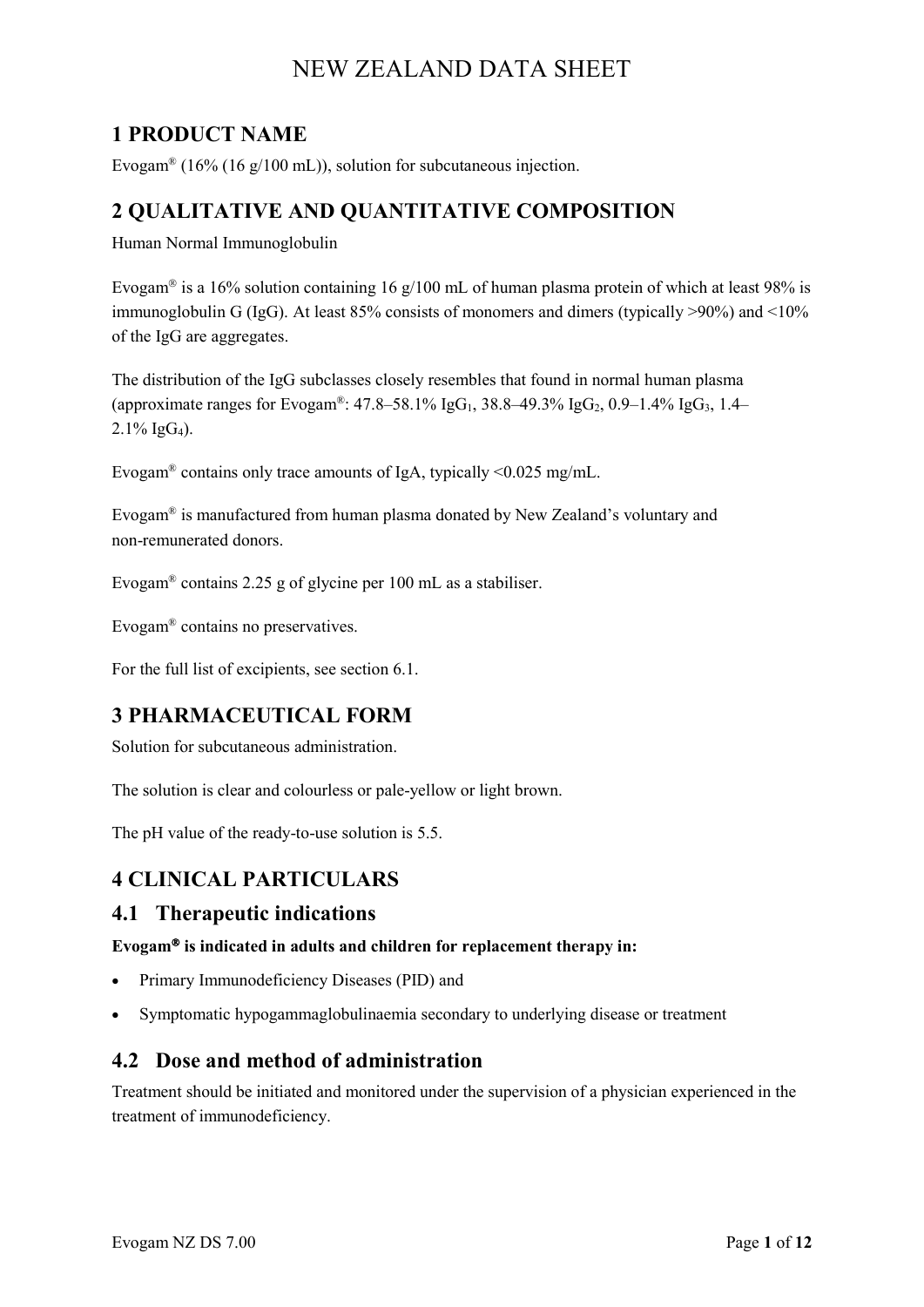#### **Dose**

The dose and dosage interval must be individualised for each patient based on their measured IgG trough levels and ongoing clinical response. The following dose regimens are given as a guideline.

A weekly dose in the range 0.05–0.15 g/kg body weight is recommended (this corresponds to a total monthly dose of Evogam<sup>®</sup> in the range of 0.2–0.6 g/kg body weight).

As the dose is given by body weight and adjusted to clinical outcome, the dose in the paediatric population is not considered to be different to that of adults.

#### **Paediatric population**

As the dose is given by body weight and adjusted to clinical outcome, the dose in the paediatric population is not considered to be different to that of adults.

#### **Method of administration**

Evogam® must be administered **SUBCUTANEOUSLY**. Evogam® **MUST NOT** be administered intravenously**.**

Evogam® must be administered via the subcutaneous route, preferentially into the upper outer arms/upper thighs, abdomen, and/or lateral hip.

A common Evogam<sup>®</sup> weekly dose is 0.05–0.15 g (approximately 0.3–0.9 mL) per kg body weight, which may be administered at several infusion sites. When large doses are given  $(20 \text{ mL})$ , it is advisable to administer them in divided doses at different sites.

#### **Infusion rate**

The recommended initial infusion rate is 10 mL/hour per site. The infusion rate may be gradually increased after the first completed infusion up to 20 mL/hour per site as the patient's tolerability and comfort allows. The maximum dose administered during clinical trials was 40 mL/hour using two infusion pumps simultaneously.

#### **Subcutaneous infusion for home treatment**

Home treatment should be commenced and monitored under the supervision of a healthcare professional experienced in the treatment of immunodeficiency.

If the supervising physician believes that home administration is appropriate, the patient or caregiver must be instructed and trained in: subcutaneous administration techniques; the keeping of a treatment diary; recognition of and measures to be taken in the case of severe adverse reactions.

For further information on special precautions for disposal and other handling, see section 6.6.

# **4.3 Contraindications**

Evogam<sup>®</sup> is contraindicated in patients with a history of a true anaphylactic reaction to the active substance or to any of the components (e.g. glycine) (see section 4.4).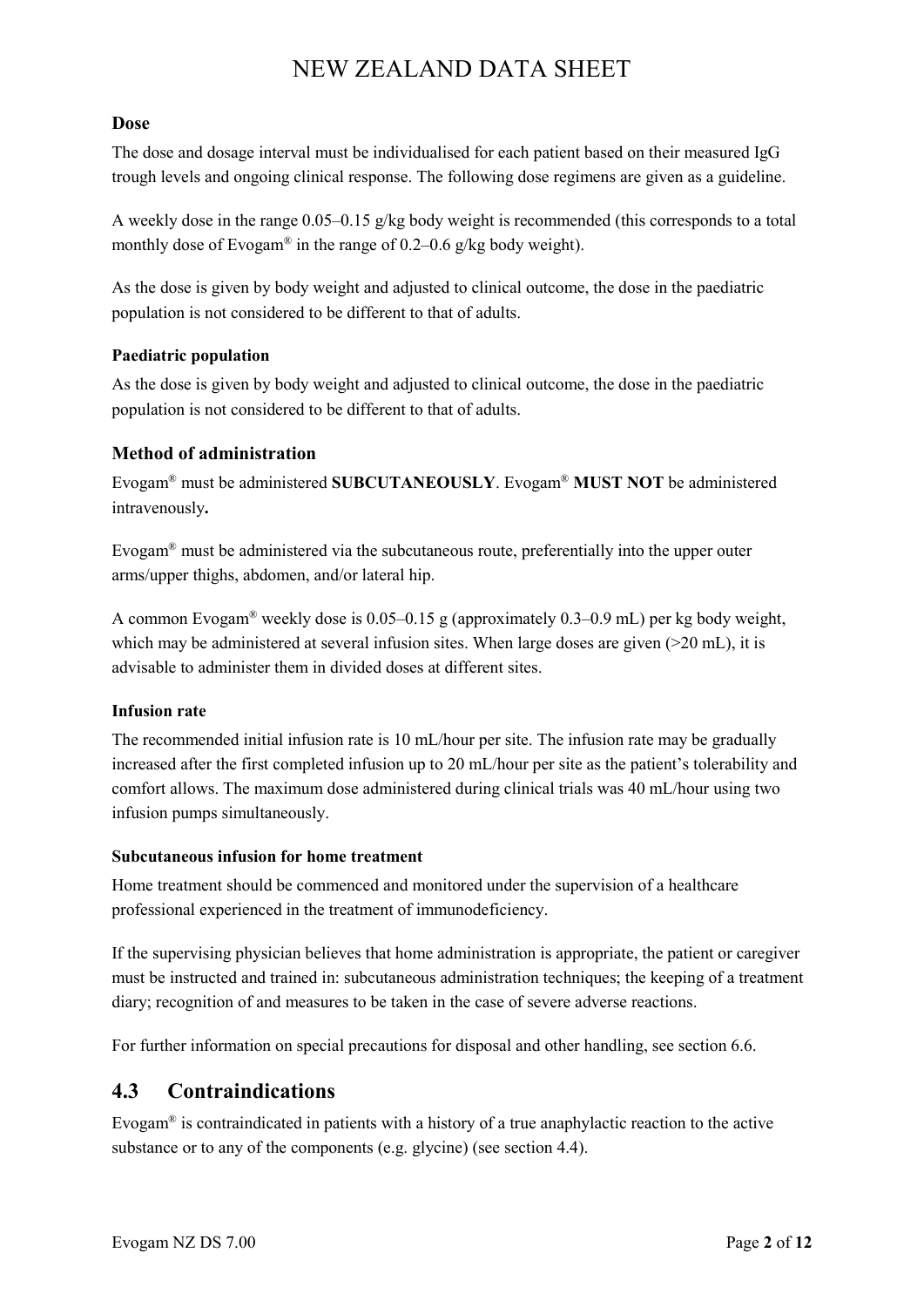# **4.4 Special warnings and precautions for use**

#### **Route of administration**

Evogam® must be administered subcutaneously. Evogam® **Must Not** be administered intravenously**.** It has not been studied for intravenous or intramuscular use.

If Evogam<sup>®</sup> is inadvertently administered into a blood vessel, patients could develop shock. In the case of shock, current medical standards for shock treatment should be observed.

Certain adverse reactions may occur more frequently in patients who receive human normal immunoglobulin for the first time, are switched from an alternative product, or, in rare cases, when there has been a long interval since previous infusion.

#### **Hypersensitivity**

True hypersensitivity reactions to immunoglobulins are rare. Evogam® should be used with caution in patients with a known allergy to constituents of the preparation.

Evogam® contains traces of IgA which rarely may provoke anaphylaxis in IgA deficient patients with anti-IgA antibodies. Patients with anti-IgA antibodies, in whom treatment with subcutaneous IgG product remains the only option, should be treated with Evogam® under close medical supervision.

Rarely, human normal immunoglobulin can induce a precipitous fall in blood pressure with anaphylactic reaction, even in patients who had tolerated previous treatment with human normal immunoglobulin. In case of an anaphylactic reaction, the infusion should be stopped immediately and appropriate treatment initiated.

#### **Thromboembolic events**

There is clinical evidence of an association between human immunoglobulin administration and thromboembolic events such as myocardial infarction, cerebral vascular accident (including stroke), pulmonary embolism and deep vein thromboses. Caution should be exercised in prescribing and administering Evogam® in patients with pre-existing risk factors for thromboembolic events such as advanced age, estrogen use, in-dwelling vascular catheters, cardiovascular risk factors (including history of atherosclerosis and/or impaired cardiac output), and a history of venous or arterial thrombosis, patients with acquired or inherited hypercoagulable states, patients with prolonged periods of immobilisation, severely hypovolaemic patients and patients with hyperviscosity (including cryoglobulins, fasting chylomicronaemia and/or high triglyceride levels, and monoclonal gammopathies).

In patients at risk for thromboembolic adverse reactions, Evogam® should be administered subcutaneously at the minimum rate of infusion and dose possible based on clinical judgement, and these individuals should be monitored for thromboembolic complications. Consideration should also be given to measurement of baseline blood viscosity in individuals at risk of hyperviscosity.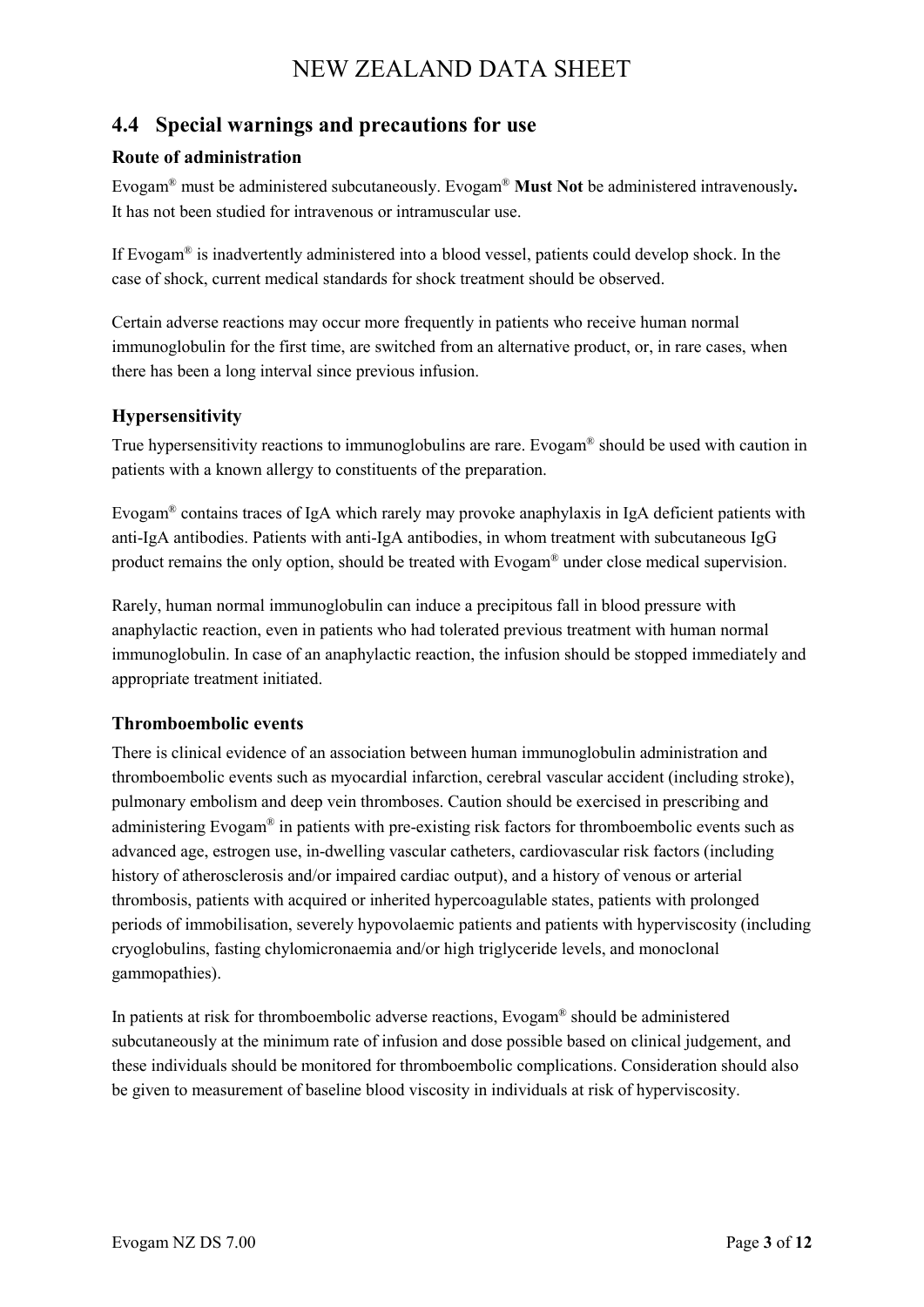#### **Aseptic Meningitis Syndrome (AMS)**

An Aseptic Meningitis Syndrome (AMS) has been reported to occur infrequently in association with human immunoglobulin administration. The syndrome usually begins within several hours to two days following immunoglobulin treatment. It is characterised by symptoms and signs including severe headache, nuchal rigidity, drowsiness, fever, photophobia, painful eye movements, and nausea and vomiting. Cerebrospinal fluid (CSF) studies are frequently positive with pleocytosis, predominantly from the granulocytic series, and elevated protein levels. Patients exhibiting such symptoms and signs should receive a thorough neurological examination, including CSF studies, to rule out other causes of meningitis. AMS may occur more frequently in association with high dose (2 g/kg) immunoglobulin treatment. Discontinuation of IVIg treatment has resulted in remission of AMS within several days without sequelae.

#### **Reactions reported to have occurred with intravenous immunoglobulin treatment**

The following reactions have been reported to occur with intravenous immunoglobulin (IVIg) treatment and may occur with subcutaneous immunoglobulin (SCIg) treatment:

#### *Haemolysis*

Evogam® can contain blood group antibodies which may act as haemolysins and induce *in vivo* coating of red blood cells with immunoglobulin, causing a positive direct antiglobulin reaction (Coombs' test) and, rarely, haemolysis. Haemolytic anaemia can develop subsequent to immunoglobulin therapy due to enhanced red blood cells (RBC) sequestration. The following risk factors are associated with the development of haemolysis: high cumulative doses, non-O blood groups, and underlying inflammatory conditions. Evogam® recipients should be monitored for clinical signs and symptoms of haemolysis, particularly those patients at increased risk. If these occur, appropriate laboratory testing should be undertaken and discontinuation of the IgG treatment should be considered by the treating physician, if haemolysis develops.

#### *Acute renal failure*

Cases of acute renal failure have been reported in patients receiving IVIg therapy. In most cases, risk factors have been identified, such as pre-existing renal insufficiency, diabetes mellitus, hypovolaemia, overweight, concomitant nephrotoxic medicinal products or age over 65.

Renal function should be monitored in patients at increased risk of developing acute renal failure. If renal function deteriorates, IgG treatment discontinuation should be considered.

While these reports of renal dysfunction and acute renal failure have been associated with the use of IVIg products containing excipients such as sucrose, glucose and maltose, those containing sucrose as a stabiliser accounted for a disproportionate share of the total number. Evogam® contains glycine but it does not contain sucrose, maltose or glucose.

In patients at risk of acute renal failure, Evogam® should be administered subcutaneously at the minimum rate of infusion and dose possible based on clinical judgement.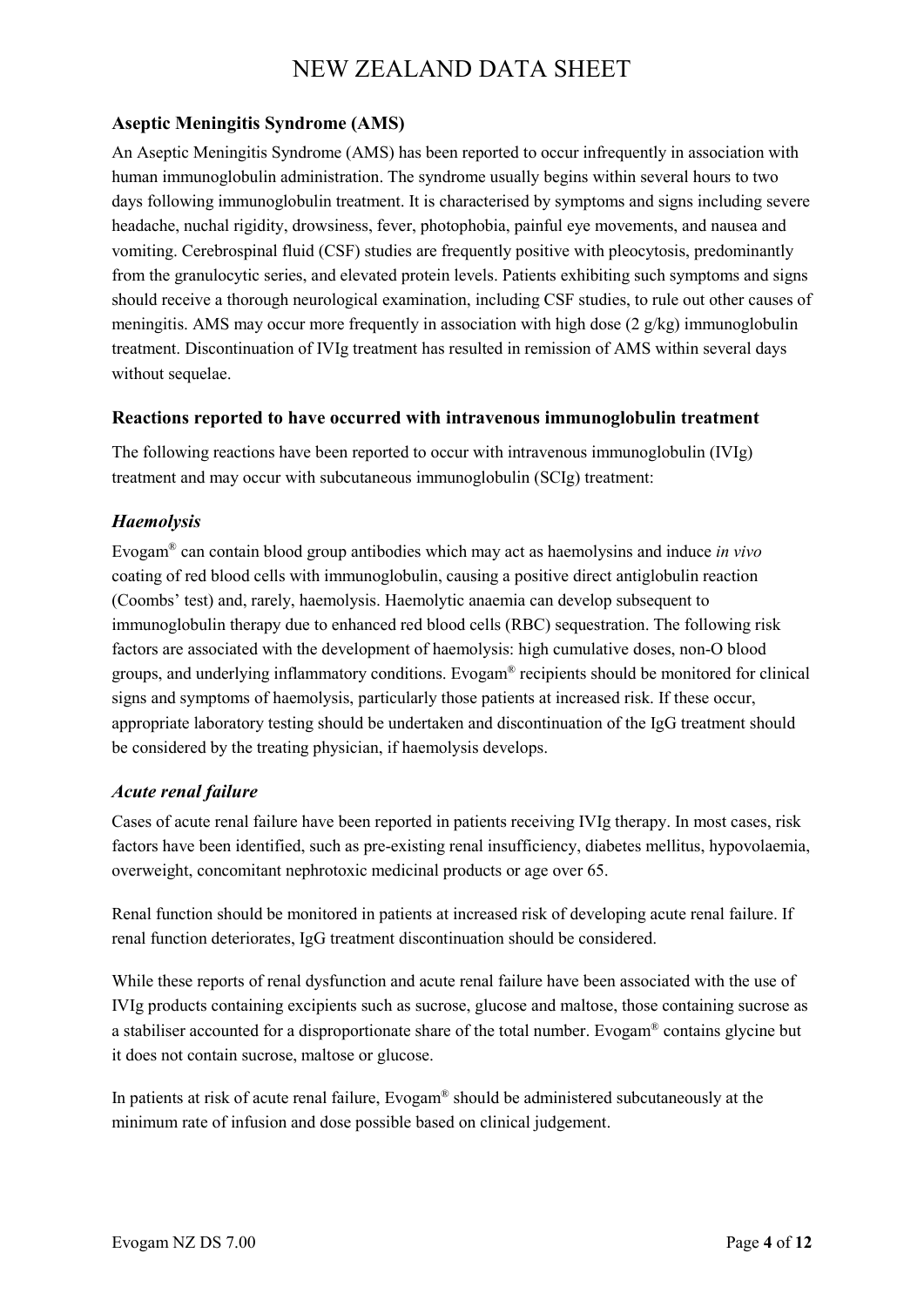#### **Pathogen safety**

Evogam<sup>®</sup> is manufactured from human plasma. Products made from human plasma may contain infectious agents, such as viruses and theoretically Creutzfeldt-Jakob Disease (CJD) agents.

The risk that such products will transmit an infectious agent has been reduced by screening plasma donors for prior exposure to certain infectious agents and by testing for the presence of certain pathogen markers. In addition, two dedicated pathogen reduction steps are included in the manufacturing process of Evogam® to reduce the possibility of pathogen transmission. These are pasteurisation (heating at 60°C for 10 hours) and nanofiltration. These steps are effective against enveloped viruses such as human immunodeficiency virus (HIV), hepatitis B virus (HBV) and hepatitis C virus (HCV), and the non-enveloped hepatitis A virus (HAV) and parvovirus B19. There is reassuring clinical experience regarding the lack of hepatitis A or parvovirus B19 transmission with immunoglobulins and it is also assumed that the antibody content makes an important contribution to the viral safety. Evogam® contains specific antibodies directed against parvovirus B19.

Despite these measures, there remains the potential that such products may transmit disease. There is also the possibility that other known or unknown infectious agents may be present in such products. Vaccination (e.g. hepatitis A and hepatitis B) should be considered where appropriate, for patients in receipt of medicinal products manufactured from human plasma.

It is recommended that the name and batch number of the product are recorded every time the product is administered to a patient in order to maintain a link between the patient and the batch of the product.

## **Genotoxicity and carcinogenicity**

No carcinogenicity or genotoxicity studies have been conducted with Evogam®.

## **4.5 Interaction with other medicines and other forms of interaction**

#### **Vaccinations with live attenuated virus vaccines**

Immunoglobulin infusion may impair the efficacy of live attenuated virus vaccines such as measles, rubella, mumps and varicella for a period of at least six weeks and up to three months. After infusion of Evogam®, an interval of three months should elapse before vaccination with live attenuated virus vaccines. In the case of measles, this impairment may persist for up to one year. Therefore patients receiving measles vaccine should have their antibody status checked. Additionally, immunoglobulins should not be administered for at least two weeks after these vaccines are given.

#### **Effects on laboratory tests**

After immunoglobulin infusion the transitory rise of the various passively transferred antibodies in the patient's blood may result in misleading positive results in serological testing.

Passive transmission of antibodies to erythrocyte antigens (e.g. anti-A, anti-B, anti-D) may interfere with some serological tests for red cell allo-antibodies (e.g. Coombs' test), reticulocyte count and haptoglobin.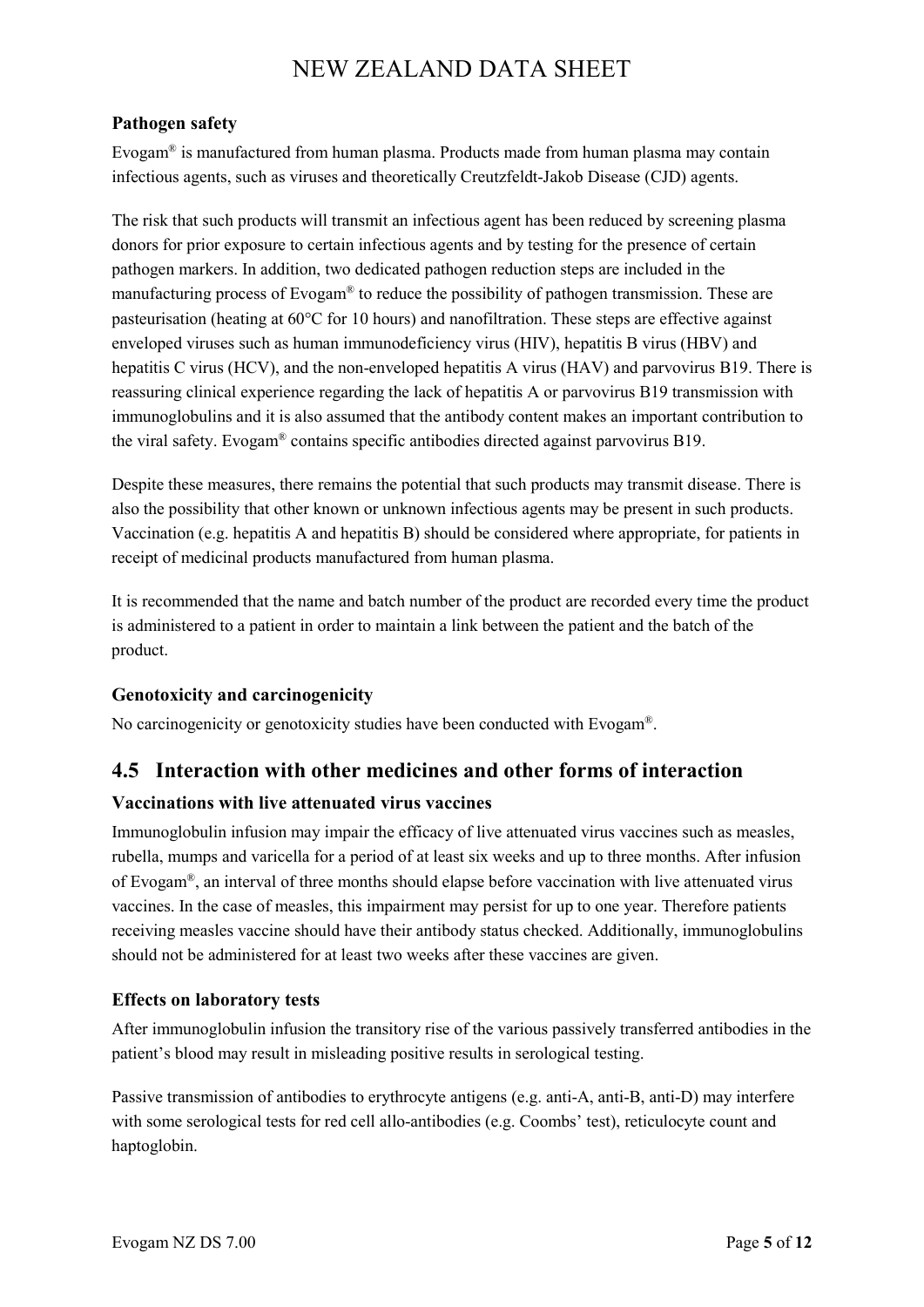The interaction of Evogam® with other medicines has not been established.

## **4.6 Fertility, pregnancy and lactation**

#### **Pregnancy**

The safety of this product for use in human pregnancy has not been established in controlled clinical studies. Evogam® should be given to pregnant women only if clearly needed.

#### **Breast-feeding**

The safety of this product for use during lactation has not been established in controlled clinical studies. Immunoglobulins are excreted in breast milk and may contribute to the transfer of protective antibodies to the neonate.

#### **Fertility**

No reproductive toxicity studies have been conducted with Evogam®.

## **4.7 Effects on ability to drive and use machines**

No effects on the ability to drive and use machines have been observed.

## **4.8 Undesirable effects**

#### **Summary of the safety profile**

Patients naive to immunoglobulin may experience a higher frequency of adverse effects including those of a minor nature.

Rarely, human normal immunoglobulins may cause allergic reactions and, in isolated cases, anaphylactic shock, even when the patient has shown no hypersensitivity to previous administration (see section 4.4). In case of severe reactions, the infusion should be stopped and appropriate treatment initiated.

Rare cases of thromboembolic reactions such as myocardial infarction, stroke, pulmonary embolism, deep vein thromboses, and cases of reversible aseptic meningitis have been observed with human normal immunoglobulin.

#### **Experience from clinical studies**

**Table 1** summarises treatment related adverse reactions (ARs) identified in clinical studies of Evogam® in 49 individual subjects, of whom 41 were adults and 8 children, from a total of 5694 subcutaneous infusions.

The ARs reported in **Table 1** are summarised and categorised according to the MedDRA System Organ Class and frequency. Frequency per infusion has been evaluated using the following criteria: very common ( $\geq$ 1/10), common ( $\geq$ 1/100 to <1/10), uncommon ( $\geq$ 1/1000 to <1/100), and rare  $(\geq 1/10,000$  to  $\leq 1/1000$ ).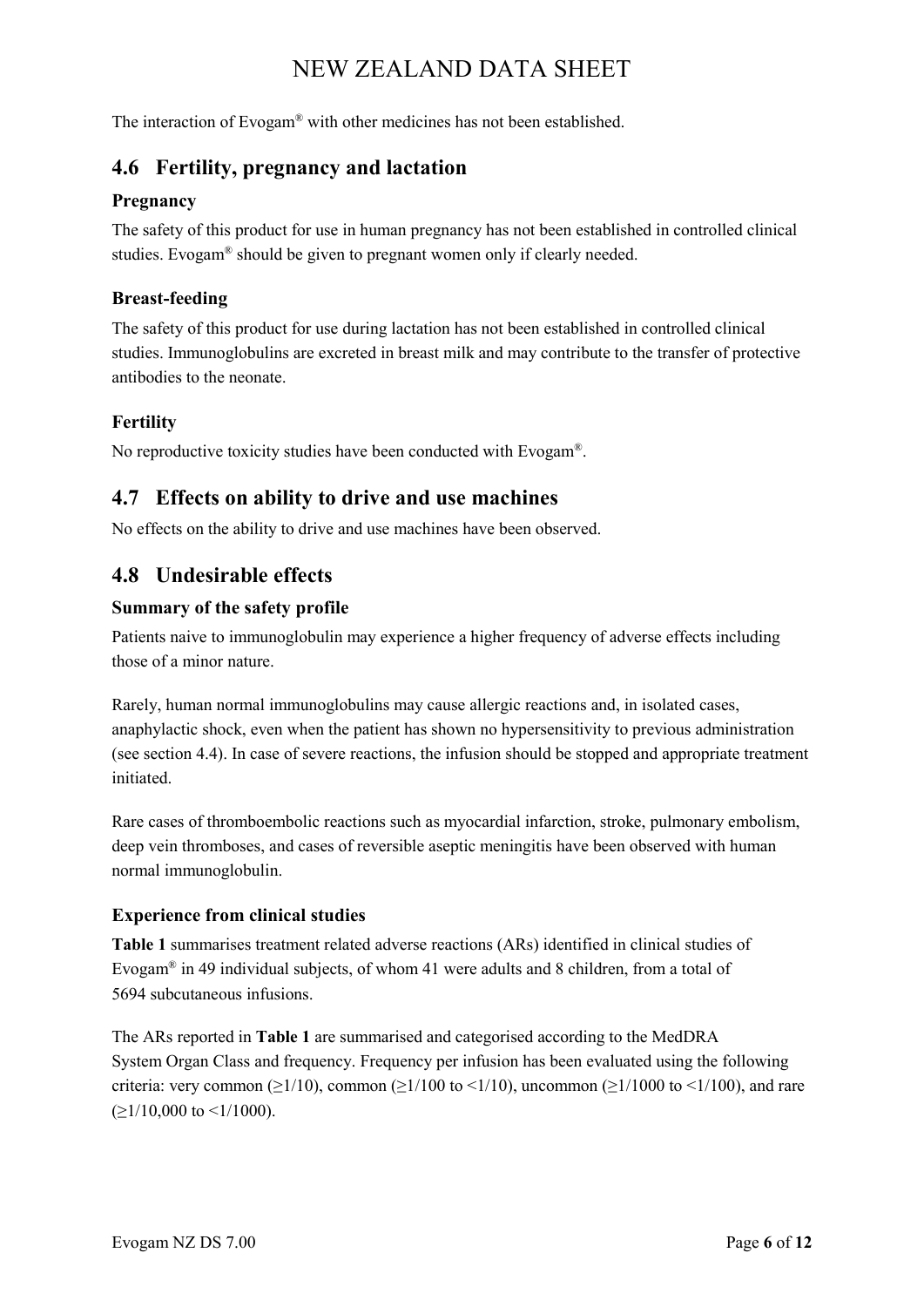| <b>MedDRA System Organ Class</b>                        | Frequency of ARs reflected by Preferred Terms (PT)        |                                 |
|---------------------------------------------------------|-----------------------------------------------------------|---------------------------------|
|                                                         | Very common<br>(≥1/10)                                    | Common( $\geq$ 1/100 and <1/10) |
| Nervous system disorders                                | Headache                                                  |                                 |
| Vascular disorders                                      |                                                           | Hypotension                     |
| Gastrointestinal disorders                              | Nausea, diarrhoea, vomiting,<br>abdominal pain            |                                 |
| Musculoskeletal and connective tissue<br>disorders      | Pain in extremity                                         | Back pain, arthralgia, myalgia  |
| General disorders and administration<br>site conditions | Infusion site reactions <sup>a</sup> , fever <sup>b</sup> | Chills, fatigue                 |

#### **Table 1: Adverse Reactions Reporting Rate per Infusion**

<sup>a</sup> Group term includes PTs of ARs at infusion/injection site: pain, haematoma, pruritus, warmth, erythema, and induration.

<sup>b</sup> Group term includes PTs of pyrexia, body temperature increased.

Local tolerability reactions at the infusion site were also assessed in the clinical studies with Evogam®. Most subjects reported pain, pruritus, or warmth, erythema, and/or induration being present between 8–12 hours after the infusion. At 72 hours after infusion, the frequency of reported symptoms had markedly decreased. The incidence of all reported tolerability reactions at the infusion site were reported less frequently over the length of the study. The majority of these symptoms reported were of mild or moderate intensity.

#### **Paediatric population**

Evogam<sup>®</sup> was evaluated in 8 children  $\leq 13$  years in the clinical studies. There were no apparent differences in the safety and efficacy profiles as compared to adults. No paediatric-specific dose adjustments were necessary to achieve the desired serum IgG levels. The safety and efficacy of Evogam® was not studied in the paediatric population under 5 years of age.

#### **Elderly**

Clinical studies of Evogam<sup>®</sup> did not include sufficient numbers of patients aged 65 years and over to determine whether safety of this product is different in this population.

#### **Reporting of suspected adverse reactions**

Reporting suspected adverse reactions after authorisation of the medicine is important. It allows continued monitoring of the benefit/risk balance of the medicine. Healthcare professionals are asked to report any suspected adverse reactions via https://nzphvc.otago.ac.nz/reporting/

## **4.9 Overdose**

Consequences of an overdose are not known.

For advice on the management of overdose please contact the National Poisons Centre on 0800 POISON (0800 764766).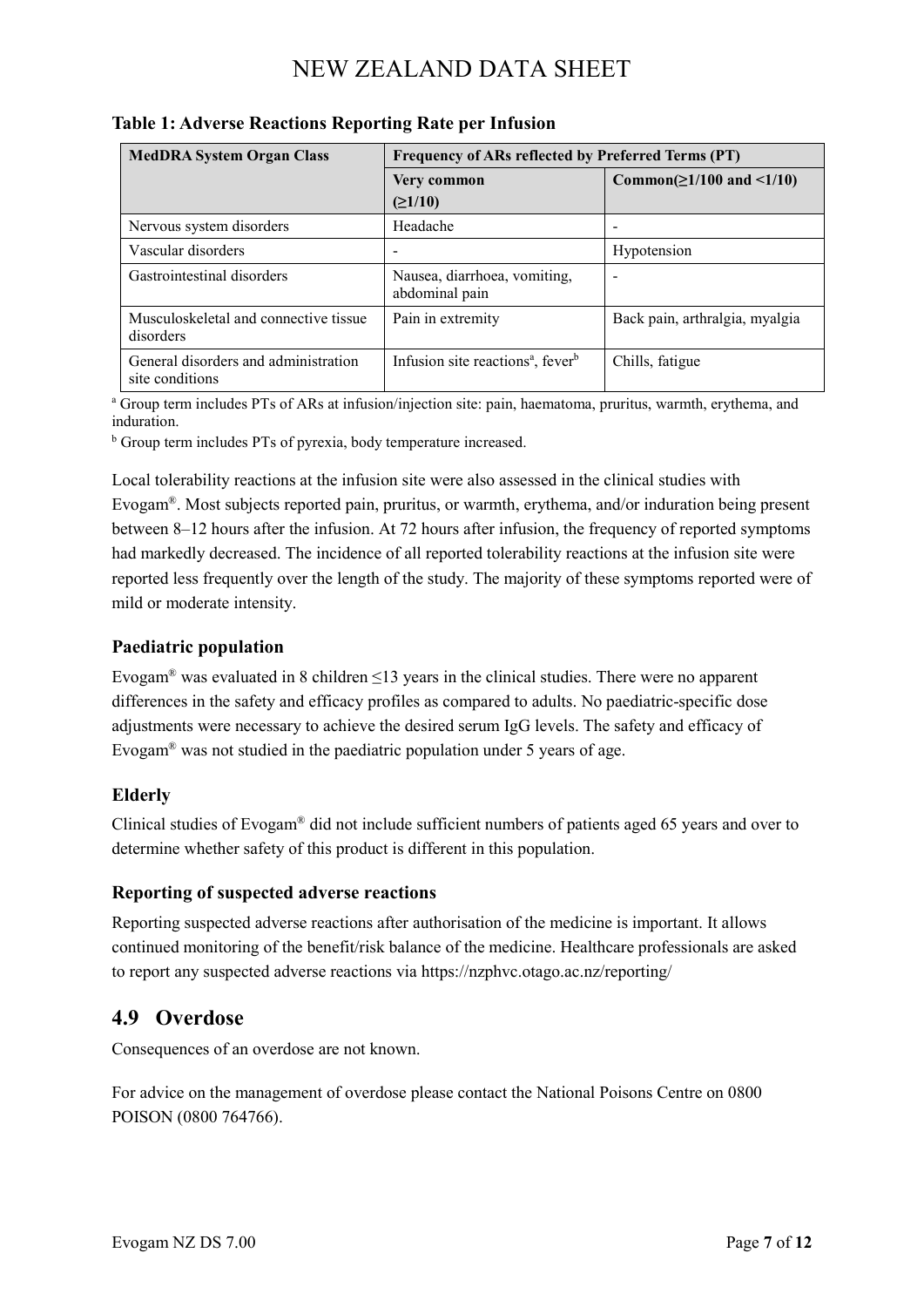# **5 PHARMACOLOGICAL PROPERTIES**

## **5.1 Pharmacodynamic properties**

Evogam**®** contains functionally intact IgG with a broad spectrum of antibodies against infectious agents. It has an IgG subclass distribution closely proportional to normal human plasma. The IgG molecules have not been chemically or enzymatically modified and the Fc and Fab functions are retained. Evogam**®** contains the IgG antibodies present in the donor population. It is prepared from pooled plasma collected from not fewer than 1000 donors.

The manufacturing process contains two dedicated and complementary steps to reduce the possibility of pathogen transmission: pasteurisation (60°C for 10 hours) and nanofiltration (see section 4.4/Pathogen safety).

#### **Mechanism of action**

Adequate doses of human normal immunoglobulin restore abnormally low IgG levels to the normal range.

#### **Clinical efficacy and safety**

The pivotal open-label, prospective, multicentre clinical study conducted in Australia and New Zealand evaluated the efficacy, pharmacokinetics, safety, tolerability and quality of life of Evogam<sup>®</sup> in adult and paediatric subjects with PID. Thirty adult and five paediatric PID subjects, who had been previously treated either with intravenous immunoglobulin (IVIg) monthly ( $n = 34$ ) or with normal immunoglobulin administered subcutaneously (SCIg;  $n = 1$ ), were treated with weekly subcutaneous infusions of Evogam® for 9 months, at a planned weekly dose calculated to be equivalent to one quarter of the cumulative monthly dose of IVIg (between 0.2–0.6 g/kg/month).

Subjects received a mean weekly dose of 6.83 g (range 3.0–13.5 g), infused subcutaneously via a mean of 2.63 infusion sites (range: 1.0–5.0), over an average duration of 1.53 hours (range: 0.9– 2.7 hours).

The primary endpoint was the annual rate of serious bacterial infections (SBIs) including bacteraemia/sepsis, bacterial meningitis, osteomyelitis/septic arthritis, bacterial pneumonia and visceral abscess (to a pre-specified upper 99% confidence limit of 1%). The annualised rate of SBI was 0 infections per subject per year for both the per protocol and intention to treat populations, with 99% upper confidence limits of 0.36 and 0.33, respectively. This data is based on the Efficacy Period (weeks 13–36).

The annual rate of any infections, a secondary endpoint, was 2.80 infections per subject per year.

IgG concentrations were at steady state during the efficacy phase of the study and a repeated measures analysis showed that mean trough concentration of IgG in subjects treated with Evogam<sup>®</sup> (9.11 g/L, 95% CI: 8.68–9.55 g/L) was higher than in their previous treatment (8.30 g/L, 95% CI: 7.82–8.80 g/L;  $p = 0.0021$ .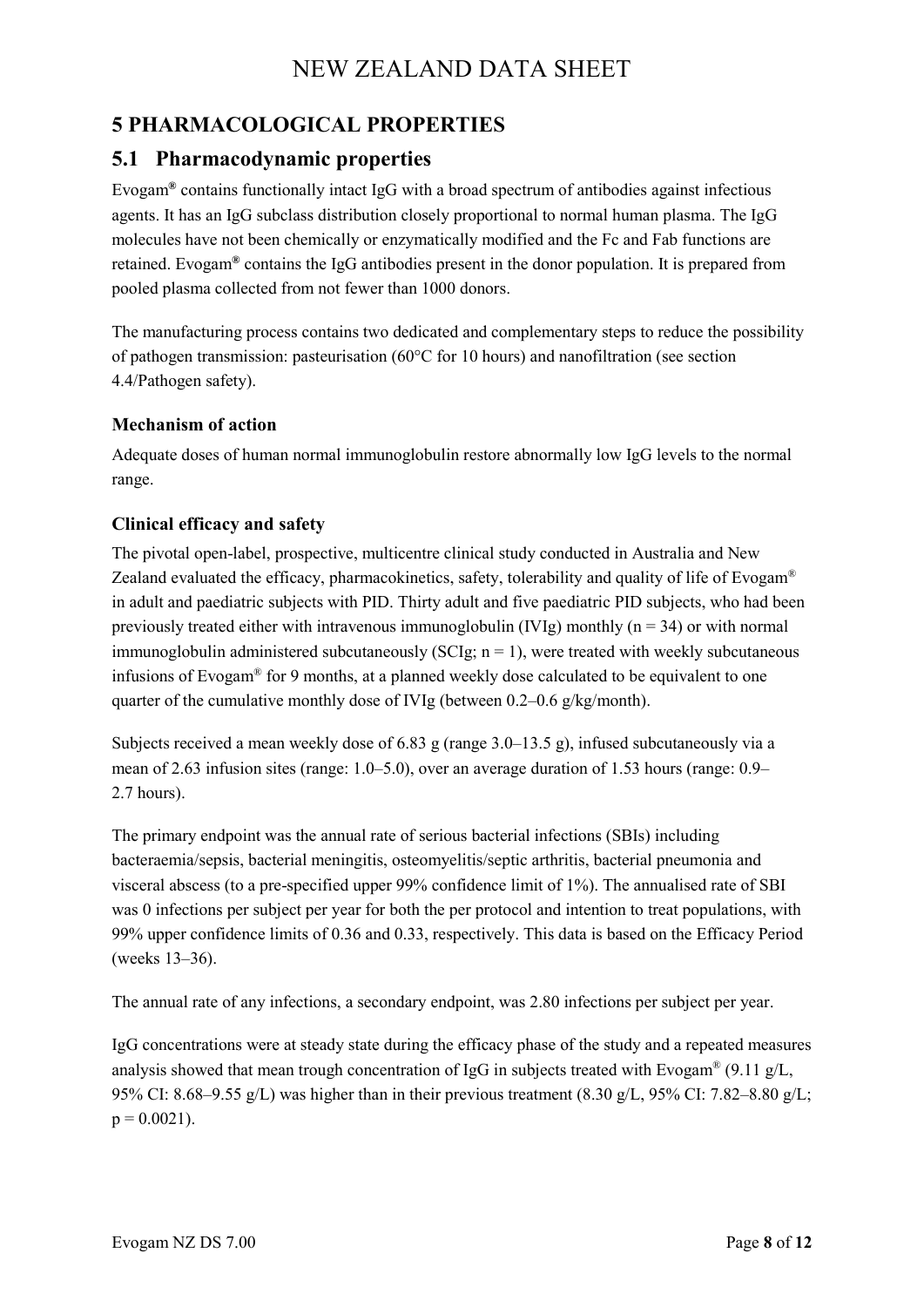The change from baseline health and treatment related quality of life was assessed in 27 subjects by the SF-36v2<sup>™</sup> and Life Quality Index (LQI) questionnaires. SF-36v2<sup>™</sup> results showed a similar health-related quality of life on both the previous treatment and Evogam®. LQI scales showed significant improvement in treatment interference and therapy setting, indicating preference for home based SCIg treatment.

Following the pivotal study, an open-label multicentre extension study was conducted  $(n = 41)$  in 34 (82.9%) adult and 7 (17.1%) paediatric subjects. The age ranges were 5.9–11.7 in the paediatric group (mean 9.89) and 14.1–68.6 in the adult group (included adolescents; mean 45.25). The primary objective was to assess the safety and tolerability of Evogam® in subjects requiring Ig replacement therapy who had either completed the pivotal clinical trial  $(n = 27)$ , or had switched from alternative IVIg ( $n = 13$ ) or SCIg ( $n = 1$ ) therapy. The secondary objective was to monitor serum IgG trough levels, as a surrogate measure of Evogam® efficacy in patients with PID. The median duration of treatment was 589.0 days in subjects who switched from previous IVIg therapy and 891.5 days in subjects who transferred from the pivotal study.

At baseline, the mean serum IgG trough level for the 41 enrolled subjects was 9.02 g/L (range: 5.0– 13.3). During the treatment period the mean serum IgG trough level was maintained above  $8 \text{ g/L}$ ; based on data from 35 subjects. At the individual subject level, 34 (out of 35) subjects for whom trough level data was available, had IgG trough levels at clinically desirable levels (i.e.  $>5$  g/L).

# **5.2 Pharmacokinetic properties**

## **Absorption and Distribution**

Following subcutaneous administration of Evogam**®**, peak serum levels are achieved after approximately 8.4 hours.

In a clinical trial with Evogam® (n = 31), subjects achieved sustained trough levels (mean 9.11 g/L) over a period of 24 weeks when receiving weekly doses in the range of  $0.05-0.15$  g/kg.

The pharmacokinetic (PK) parameters of Evogam® were evaluated in a subset of 23 subjects (aged 27 to 67 years) with Primary Immunodeficiency Diseases (PID) (refer to **Table 2**). A peak IgG concentration of 8.87 g/L and a trough IgG concentration of 8.32 g/L were observed during the 7 day PK evaluation period.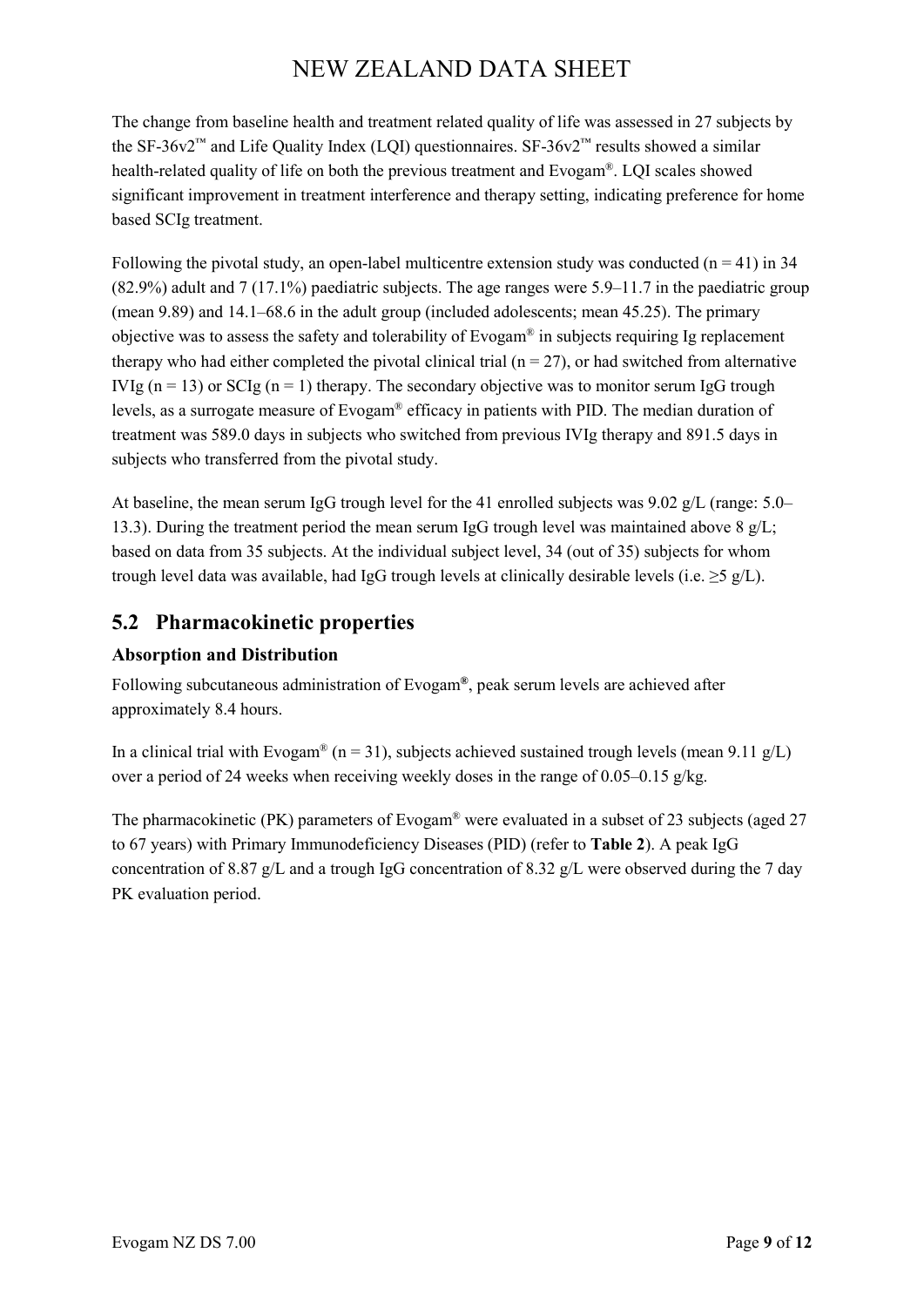| Parameter                       | <b>Mean (Range)</b>    |
|---------------------------------|------------------------|
| $C_{\text{max}}$ (peak, $g/L$ ) | $8.87(6.70-11.1)$      |
| $C_{\min}$ (trough, $g/L$ )     | $8.32(6.0-10.6)$       |
| $T_{\text{max}}$ (days)         | $0.35(0-1.0)$          |
| $AUC_{(0-t), ss}$ (day.g/L)     | $61.10(44.78 - 80.79)$ |
| CL/F (L/day)                    | $0.119(0.071 - 0.291)$ |
| $T_{1/2}$ (days) <sup>a</sup>   | $54.6(13.65 - 164.87)$ |

#### **Table 2: Pharmacokinetic parameters of Evogam® in 23 PID subjects**

 $C_{\text{max}}$ ; maximum serum IgG concentration,  $C_{\text{min}}$ ; trough (minimum) serum IgG concentration,

 $T_{\text{max}}$  time to maximum serum IgG concentration,  $AUC_{(0-t)$ , ss area under the curve over a dosing interval at steady state, CL/F apparent clearance (dose/AUC<sub>(0-t), ss</sub>), T<sub>1/2</sub> terminal half-life, <sup>a</sup> terminal half-life in 18 subjects.

#### **Elimination**

IgG and IgG-complexes are broken down in cells of the reticuloendothelial system.

#### **Paediatric population**

No differences were seen in the pharmacokinetic parameters between adult and paediatric study patients.

## **5.3 Preclinical safety data**

IgG are normal constituents of the human body.

# **6 PHARMACEUTICAL PARTICULARS**

# **6.1 List of excipients**

Glycine Water for injections

# **6.2 Incompatibilities**

Evogam**®** must not be mixed with other medicinal products.

For interactions with live attenuated virus vaccines: see section 4.5.

## **6.3 Shelf life**

2 years

#### **Shelf life after opening:**

Use in one patient on one occasion only.

Evogam® contains no antimicrobial preservative. It must, therefore be used immediately after opening the bottle.

# **6.4 Special precautions for storage**

Store at 2°C to 8°C (Refrigerate. Do not freeze).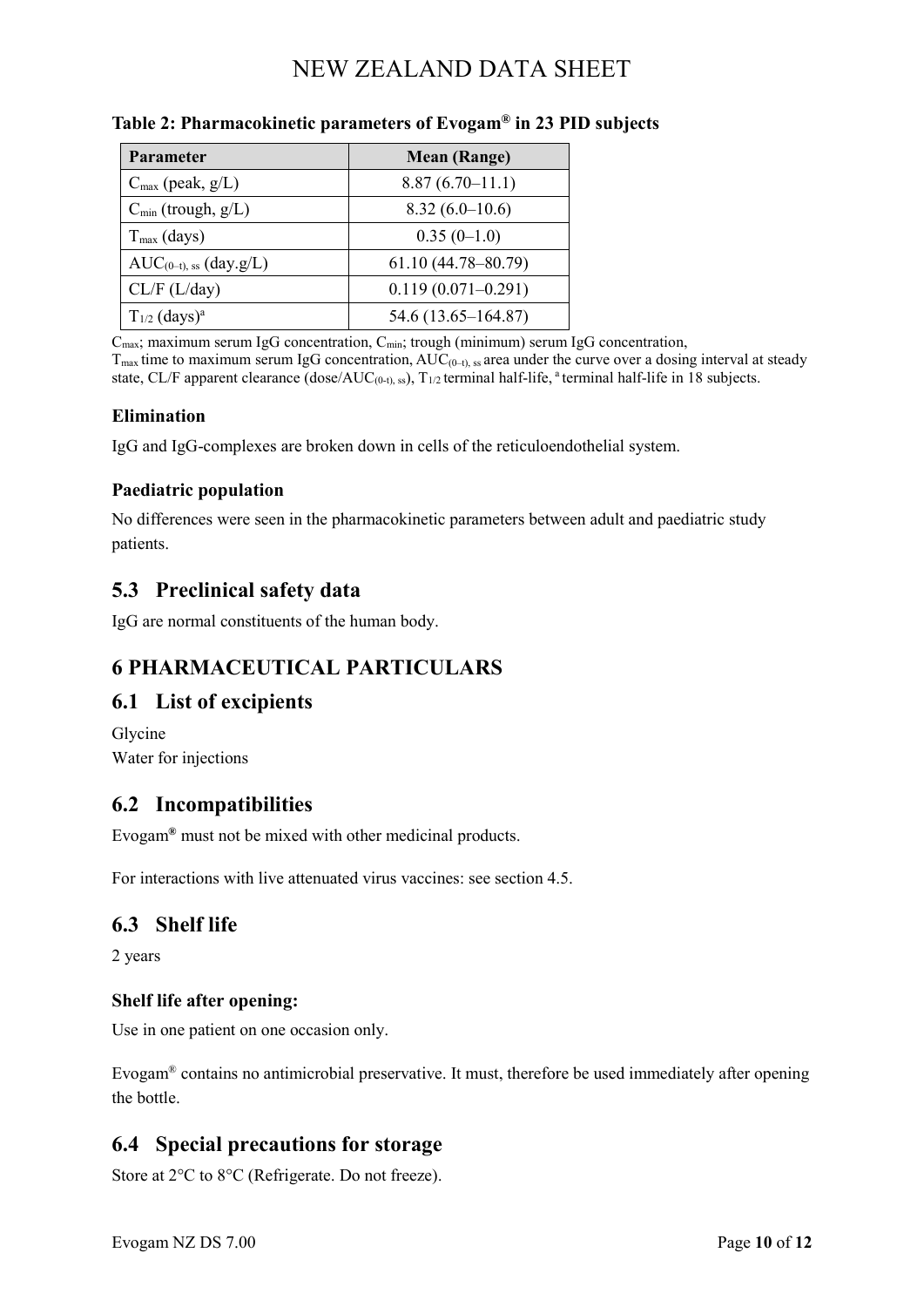Do not use if the solution has been frozen.

Once removed from refrigeration, store below 25°C and use within 2 weeks.

Protect from light.

For storage conditions after first opening of Evogam®, see section 6.3.

### **6.5 Nature and contents of container**

Solution in a single glass vial, with a rubber stopper, an aluminium seal and a plastic flip-top cap.

Evogam® is packaged in latex free materials.

#### **Pack sizes:**

- One vial of 5 mL solution containing 0.8 g human normal immunoglobulin.
- One vial of 10 mL solution containing 1.6 g human normal immunoglobulin.
- One vial of 20 mL solution containing 3.2 g human normal immunoglobulin.

Not all registered presentations may be supplied.

## **6.6 Special precautions for disposal and other handling**

Evogam® should be brought to room temperature before use.

If Evogam® appears to be turbid or to contain sediment, it must not be used. The unopened bottle should be returned to the New Zealand Blood Service.

Any unused portion should be discarded appropriately.

# **7 MEDICINE SCHEDULE**

Prescription Medicine

#### **8 SPONSOR**

CSL Behring (NZ) Ltd PO Box 62590 Greenlane Auckland 1546 New Zealand

For Medical/Technical Enquiries: TOLL FREE: 0800 640 677 For Customer Service Enquiries: TOLL FREE: 0800 841 532 customerservice@cslbehring.com.au www.cslbehring.com.au